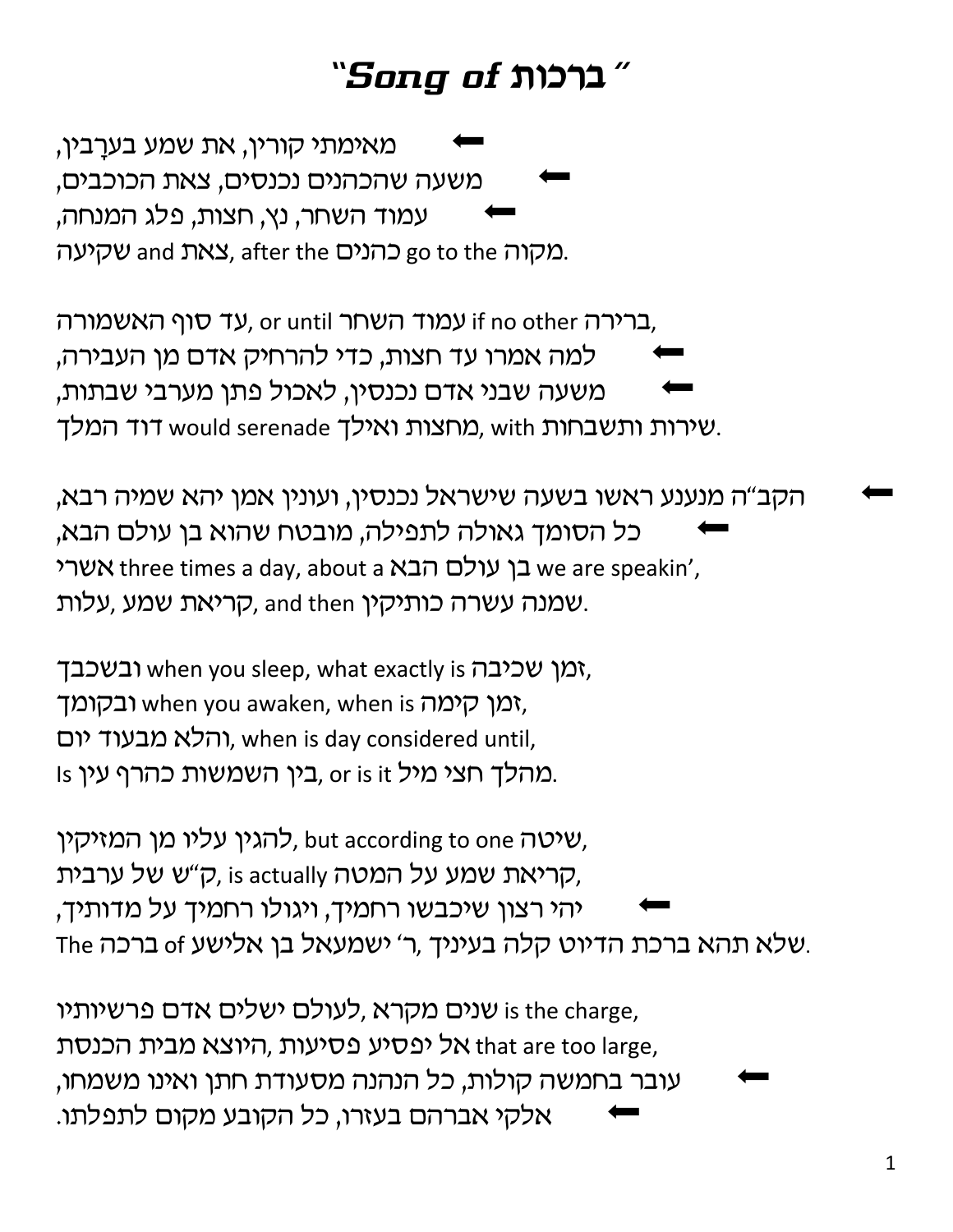מאימתי קורין את שמע שחרית. when is it the morning, no longer night, משיכיר בן תכלת ללבן, between blue and white, נביא ישעיהו warned the ,נביא ישעיהו, warned the מלך חזקיהו x, responded מלך חזקיהו, responded מלך

בשחר ובערב, מברך שתים לפניה, Only בערב, are you also כאחריה, ברכת התורה וותו-א הנה והא, can this also fulfill ברכת התורה, כי טוב סחרה מכל סחורה, make it sweet והערב נא

Is the rehg of a vfrc at the beginning, or in the o,uj the conclusion, to clear up the confusion, לילות for כל ימי חייך used בן זומא Is it the first כרק or כסוק, that one needs to be ומכוין. לא תאכלו על הדם, don't eat before you daven.

באמצע or בפרקים, where exactly can one disrupt, Is it המפני היראה or only מפני הכבוד, that he can interrupt, Is he קרא ולא השמיע, בדיעבד or ולא השמיע, .קורא להגיה when he was היה קורא בתורה

תפילה not ק"ש ,האומנין קורין בראש האילן, Be careful to be *בן*"ש by ש"ף, to pronounce every letter and מלה, לאל, and ק״ש accepted גמליאל, and ק״ש he wouldn't miss, רחץ לילה הראשון. he was an אסטניס, he was an

The added עמנה עשרה after שמנה, when there is more to say, Various additions of בתר דמסיים צלותיה, יהי רצון שתתן לנו שלום, טובה ברכה וחיים, שתהא בנו אהבת תורה, ויראת שמים.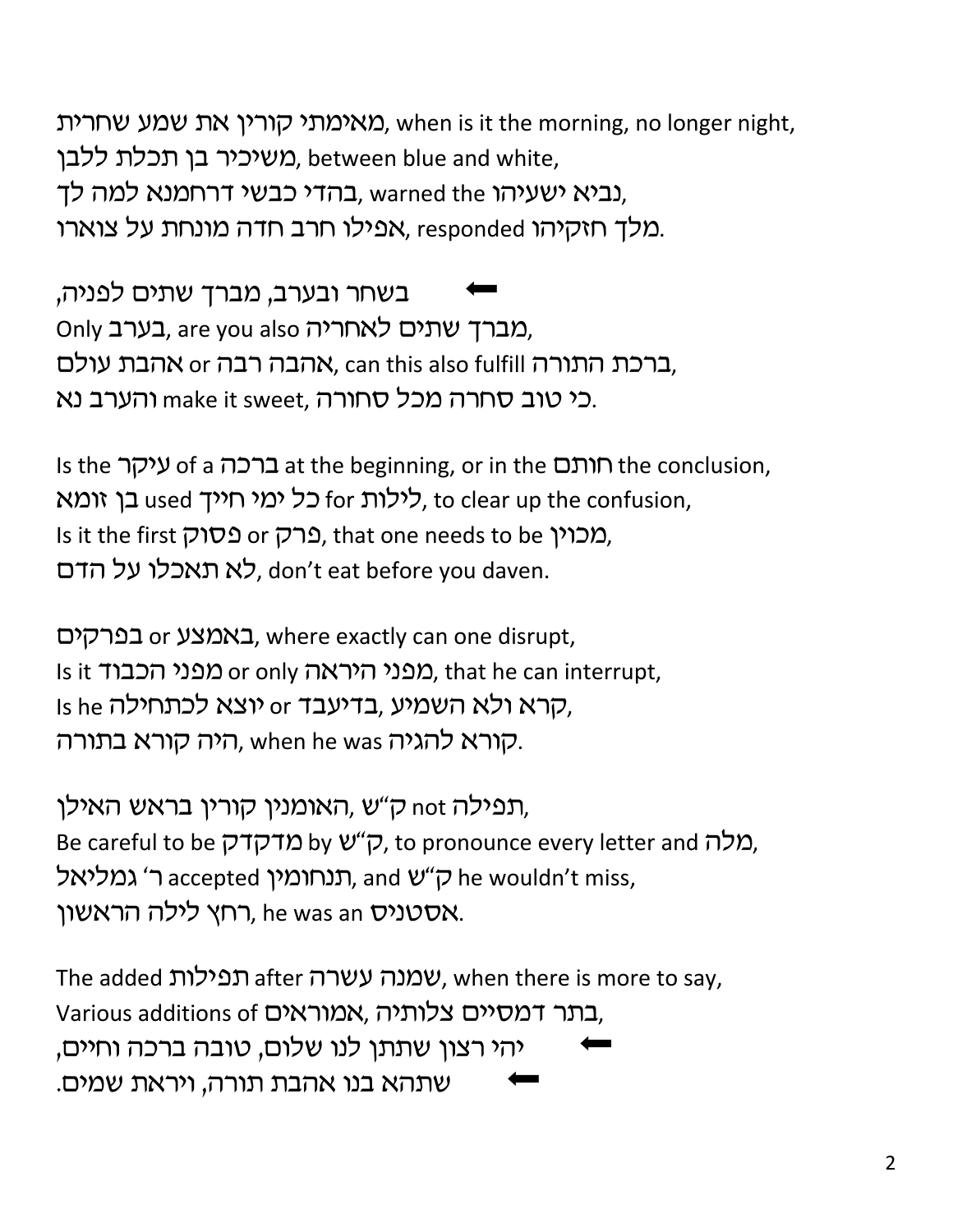מכוין לשמה he must be היה קורא בתורה, נשים עבדים וקטנים, פטורים מקריאת'שמע, בשכבך ובקומך לויט בית שמאי. standing, laying, or leaning, When you awaken and sleep, according to בית הלל its meaning.

טרדא דמצוה he's involved in מי שמתו מוטל לפניו, What to do with ש״ס and other מצות), that have a ומצות מזון מן התורה, טעון ברכה לאחריה, ברכה לפניה needs a תורה מדארייתא.

Do the מתים know, המתים אינם יודעים מאומה), We pasken today, אין דברי תורה מקבלין טומאה, ולואי שיתפלל אדם כל היום כולו, exclaimed the גמרא, כל דבר שבקדושה, לא יהא פחות מעשרה.

בעל קרי מהרהר בלבו, he can only be בעל קרי מהרהר תשעה קבין or סאה ,נתינה or סבילה , , צבור he must think with the כדי שלא יהו כל העולם עוסקין בו הרהור כדבור is ,ברכת המזון and ק״ש.

לועג לרש, make sure not to mock him, To daven from the depth, we learn from ממעמקים. נשים במאי זכיין, for them to get עולם הבא), for certain, תורי (מעשה בחסיד אחד) (מעשה בחסיד). who heard

The difference of a קבוע or עראי, בית הכסא Do you hold onto the תפילין, or hang with the הצועה, היה עומד בתפלה, ונזדמן לו רוק, שוק and שער, קול, along with טפח באשה ערוה, and y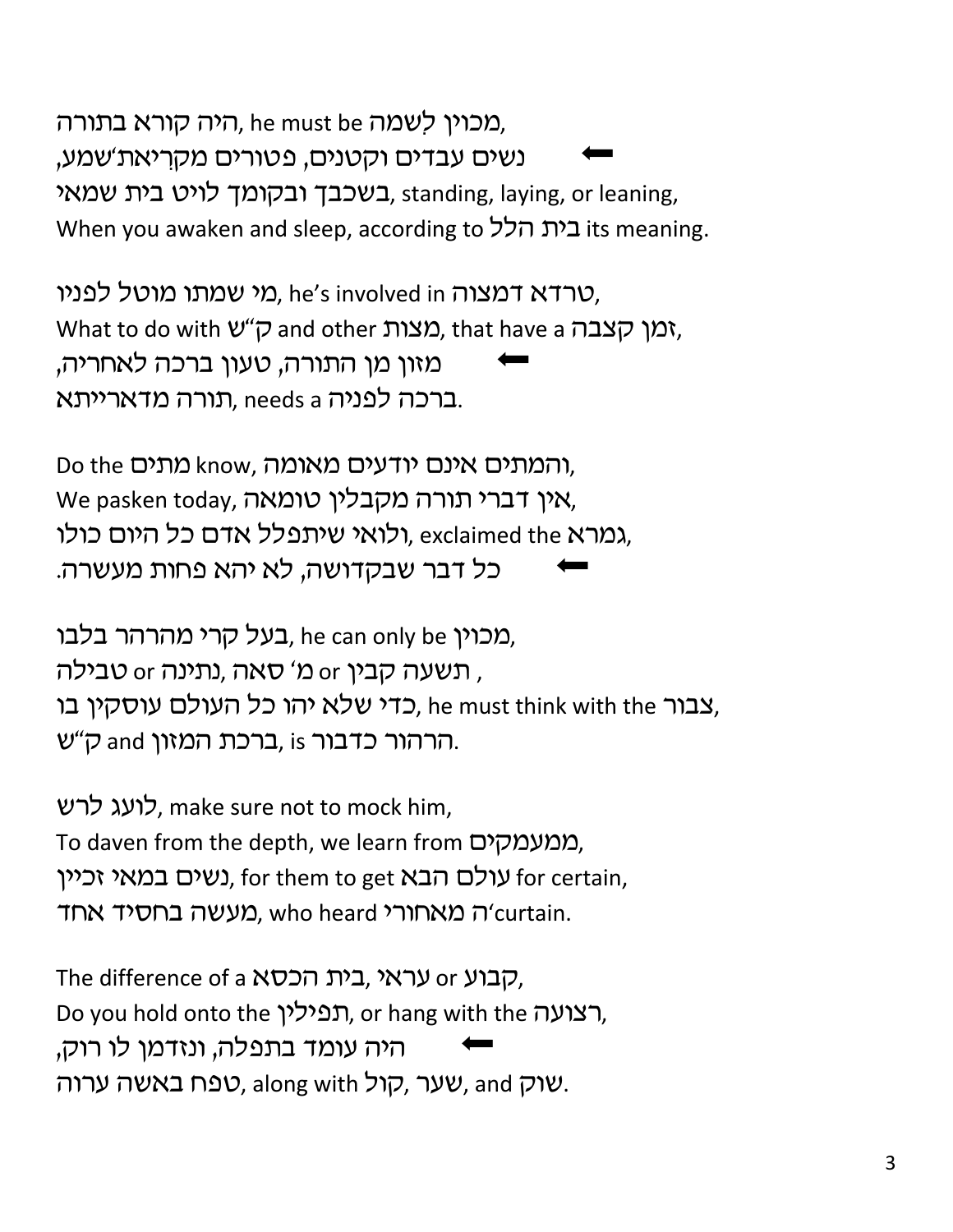תפילת השחר עד חצות, or until four hours of light, תפילת מנחה עד הערב, and all night, 'תפילות אבות תקנום, אברהם תיקן שחרית, יעקב תיקן ערבית ,מתקן מנחה was יצחק.

ר' יהושע and the ב' גמליאל, נשיא and his removal, ר' אלעזר בן עזריה was selected, after checking with his wife for her approval, רנשלומין, can he make it up with ועלומין, העושה תפלתו קבע, אין תפלתו תחנונים.

The שהיה מתפלל בכניסתו ,ר' נחוניא of מפילה, ביציאתו he davened ,ששמת חלקי מיושבי בית המדרש, ,עוברת which is מוסף should he daven היו לפניו שתי תפלות Or should he first daven כדיר קודמת, מנחה.

Someone who sets out on a trip, says הפילת הדרך, עד פרסה - בערך, until when, עד כמה, Is השכיבנו, what is the purpose of השכיבנו, Is הבינינו and תפלת קצרה ,רשות a ערבית.

What to do if you are *וואר*, when are you חוזר, Eighteen ברכות every day, twenty-four when a גוזר you are גוזר פסוקים and כנגד אזכרות ,שמנה עשרה כנגד מי, ברכת הצדוקים ,יבנה was added in ולמלשינים.

From משה we feel the depth, of תפילה and its' power, היו שוהין ,חסידים הראשונים an hour, ,וחנה מדברת על לבה ,תפילת חנה From We learn many הלכות, and הנהגות, af of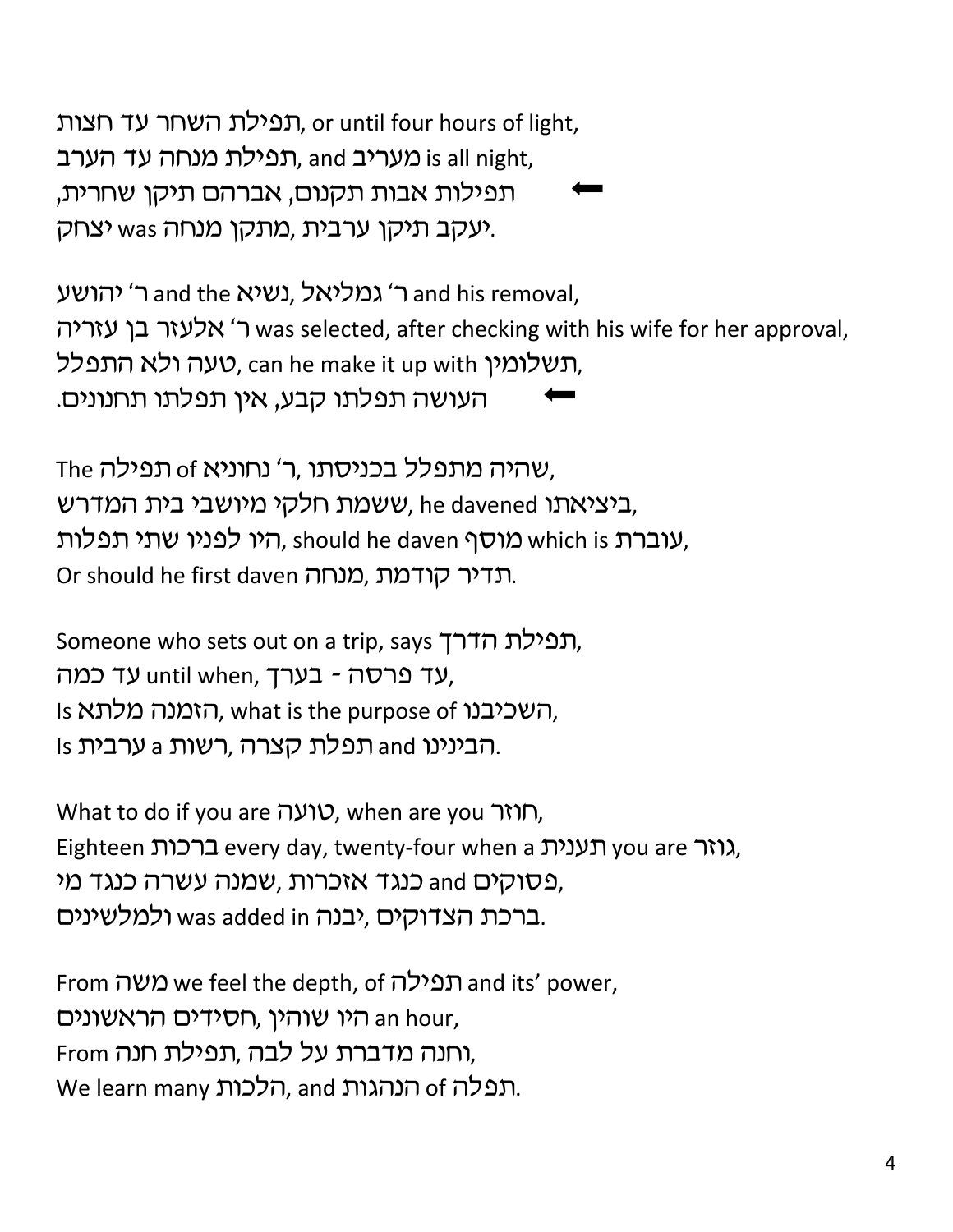In the ברכה, of מזכירין גבורות גשמים, תחיית המתים הבדלה בחונן הדעת, ושאלה בברכת השנים, קידה על אפים, כריעה על ברכים, השתחואה זו, פשוט ידים ורגלים.

ברכה which היצד מברכין, which ברכה על פירות האילן, בורא פרי העץ, Wine needs הגפן, it just doesn't DDN2, רארץ, with the exception of האדמה gets פירות הארץ.

תורמוסא and שלקות, what is the שלקות, אסור לו לאדם, שיהנה בלא ברכה, חביצא, צלף, קרפיסין & דייסא, הלכה למעשה, דוחן and אורז.

ברכה אחת מעין שלש, שלש ברכות, בורא נפשות with a שהכל a על כולן, חביב, חביב, or קדימה, שלם, חשוב, חביב חמשת מיני דגן, שבעת המינים.

הסבה, you can be מוצא), if people are listenin', דברים הבאים מחמת סעודה, פת הבאה בכיסנין, כל שהוא עיקר, ועמו טפילה, פרפרת, שתיתה, מעשה קדירה.

Onto the seventh ברק, of this continuous grammen, שלשה שאכלו כאחת, חייביו לזמו. מעשר שני, דמאי, and a שמש can be כארבע, אורח מברך, בעל הבית בוצע.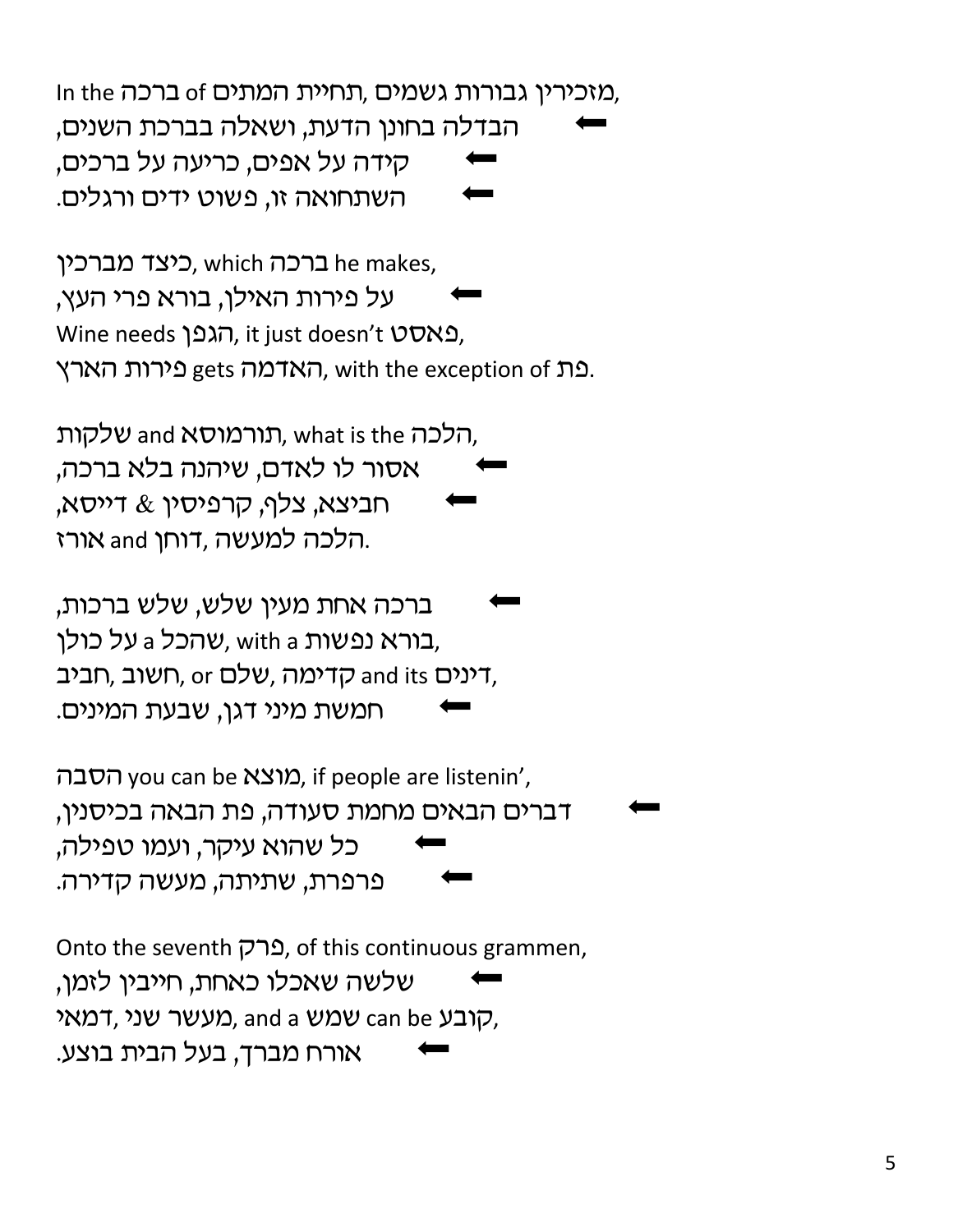בוצע has tasted, אין המסובין רשאין לטעום, טעה ולא הזכיר של ראש חודש, his bentching was not wasted, We begin from the גדול, שונים, מהיכן מתחילין, מים האחרונים.

אין עונין לא אמן יתומה, ולא אמן חטופה, ,קטופה abbreviated - a אמן nor an , ולא יזרוק ברכה מפיו, One who answers as above, his אמן is cursed, לעולם ישכים אדם לבית הכנסת, to be from the ten first.

משה תקן לישראל, ברכת הזן, by Tit, and שלמה by Tit, and בונה ירושלים רכת הארץ), was, written by יהושע הטוב והמטיב, ביבנה תקנוה.

מצוה דאורייתא is the ,ואכלת ושבעת וברכת, Enough to satiate, but we're more כמרמיר למעשה שיעור מדרבנן 2'ר' יהודה, שיעור מדרבנן, As small as a ר' מאיר. according to ר' מאיר.

מלכות בית דוד or, כל שלא אמר ארץ חמדה he didn't mention, No ווא יוצא he is not על בריתך שחתמת, בשלשה אומר נברך, בעשרה נברך אלוקינו, שתי חבורות בזמן שמקצתן, רואין אלו את אלו.

עשרה דברים נאמרו, בכוס של ברכה, נוטלו בשתי ידיו, and requires הדחה, Make sure it is  $N$  and properly diluted, משגרו לאנשו ביתו s and disputed.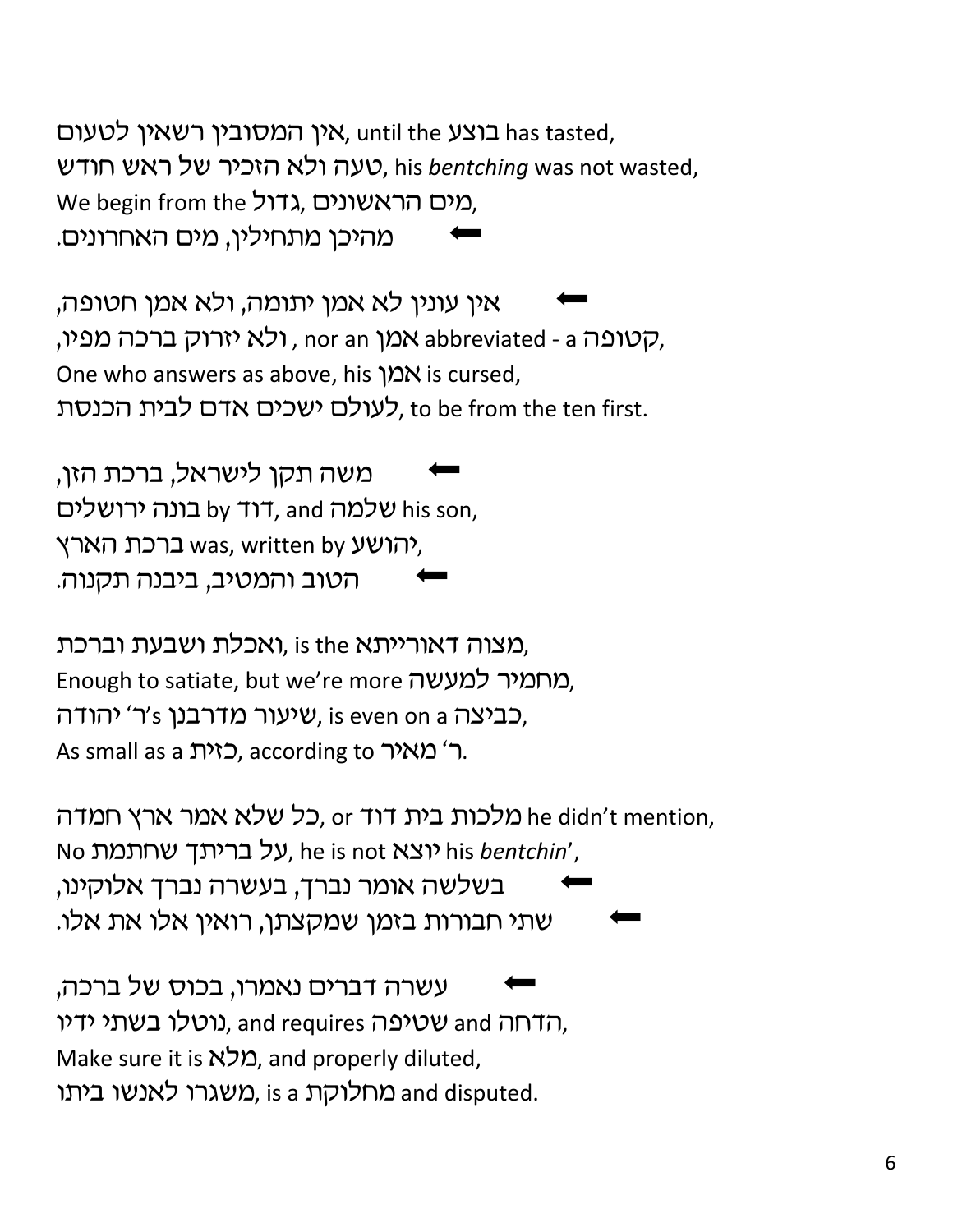חולק are ב"ה and ב"ש that ,אלו דברים בסעודה Is the order (מאון ובשמים, after the ברכה, מברך על היום, ואחר כך על היין, מוזגין את הכוס. and then מוזגין את הכוס.

ברא מאורי or כורא מאורי, or כאור Not to use a נר ששבת. a flame that has rested, Grab the chance to bentch, רטוף ובריך. גדול העונה אמן, יותר מן המברך.

הרואה מקום, שנעשו בו נסים, ועל האיקין, on lightning, ועל האיקין, On thunder and winds, and also on earthquakes, ברוך שכוחו וגבורתו is the ברכה, is the ברכה

סובות and ועל בשורות רעות, both have the same הובה, חייב אדם לברך על הרעה, כשם שמברך על הטובה, ואהבת את ה' אלוקיך, אפילו נוטל את נפשך, בכל ממונך your money, from בכל ממונך.

ארבעה צריכין להודות, starting with the הים, היה חבוש בבית האסורים, and now home he has come, a path, through the desert he discovered, חולה ונתרפא, someone ill who has recovered.

הרואה חלום, so many daffim on dreams, How you interpret, can decide what it means, כלב or a כלב, an elephant that's cute, or a fruit.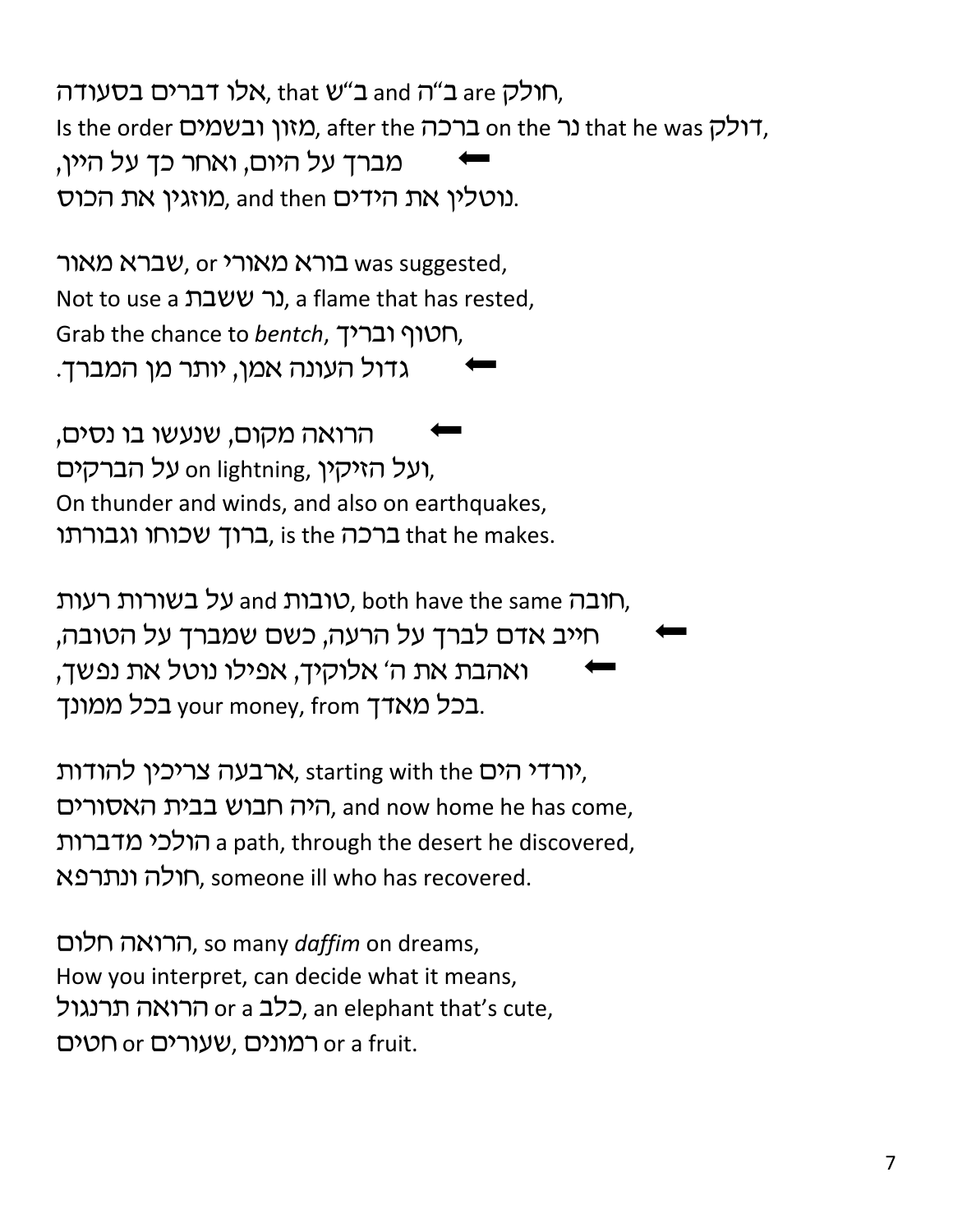יצפה לתורה לחכמה, לבינה לגדולה, למצות למשיח, לבנים לגאולה, If one sees a bird or a color, a cat that is furry, Based on the Cתרון, he may be happy or worry.

רוכנס לכרד, the הנכנס לכרד, The difference between שנתן, or שחלק מחכמתו, ברוד שברא, בו בעולמו, נאמן בבריתו, וקיים במאמרו.

אשר נתן לשכוי בינה, who gave the heart understanding, יוקף כפופים, if he is up and standing, Mhen he is ready and dressed, מלביש ערומים He sits up and says, שתיר אסורים.

וייצר ה' אלוקים, with two inclinations, יצר סוב, for all situations, ויבן ה' אלוקים, what 'ה created with the male, אמר פרצוף a tail.

במסרקות של ברזל, they were him so אמר להם, כל ימי הייתי מצטער, One of the עשרה הרוגי מלכות, for teaching publicly like in . יצתה בת קול ואמרה, אשריך ר' עקיבא.

כיום שנתנה מהר סיני, חביבה תורה על לומדיה, אין דברי תורה מתקיימין, אלא במי שממית עצמו עליה, רבה, was the עוקר הרים, always with a penetrating Wיבעיא, יוסי (עורי חטיא, סיני was the הכל צריכין למרי.